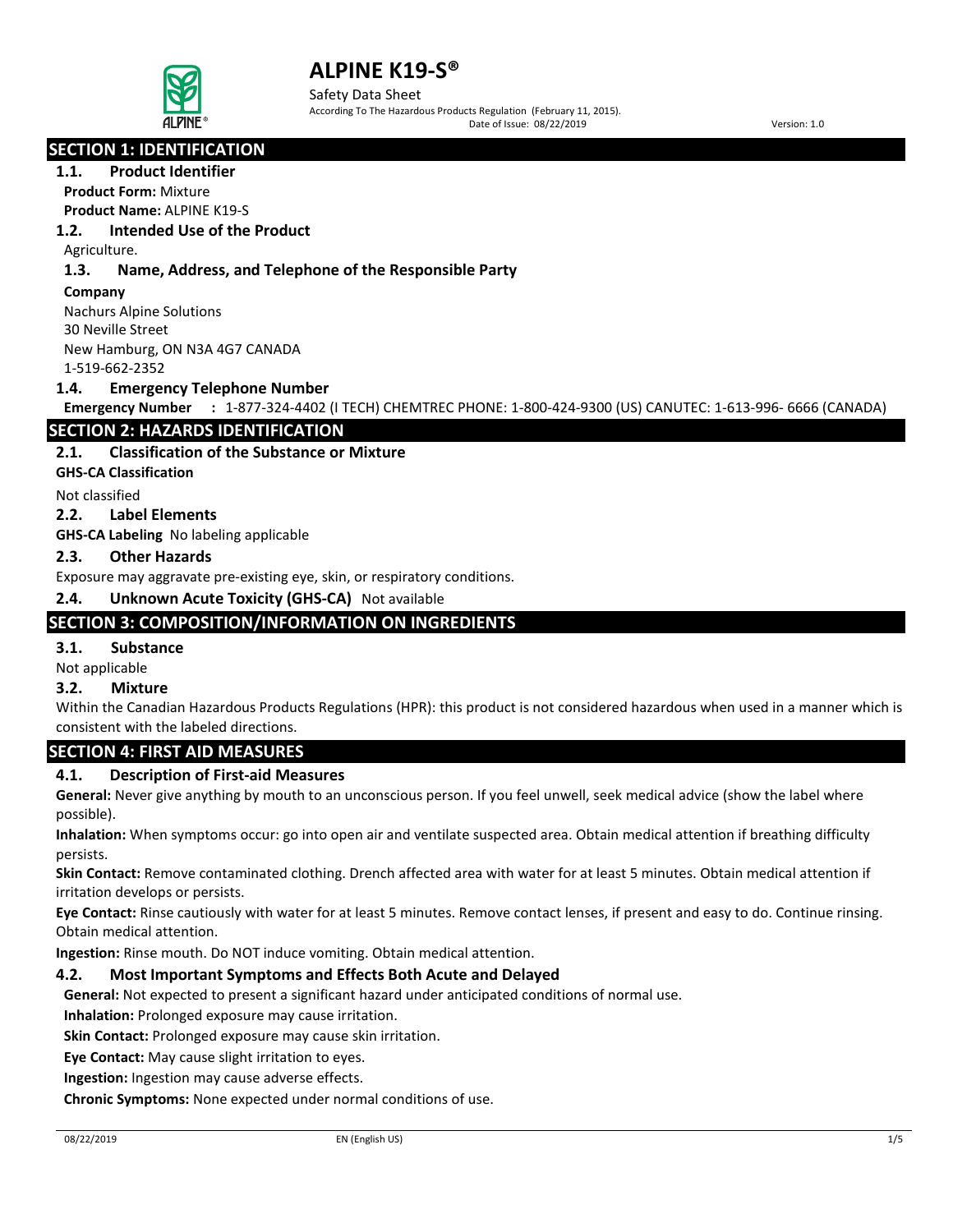Safety Data Sheet

According To The Hazardous Products Regulation (February 11, 2015).

#### **4.3. Indication of Any Immediate Medical Attention and Special Treatment Needed**

If exposed or concerned, get medical advice and attention. If medical advice is needed, have product container or label at hand.

# **SECTION 5: FIRE-FIGHTING MEASURES**

#### **5.1. Extinguishing Media**

**Suitable Extinguishing Media:** Water spray, dry chemical, foam, carbon dioxide.

**Unsuitable Extinguishing Media:** Do not use a heavy water stream. Use of heavy stream of water may spread fire.

#### **5.2. Special Hazards Arising From the Substance or Mixture**

**Fire Hazard:** Not considered flammable but may burn at high temperatures.

#### **Explosion Hazard:** Product is not explosive. **Reactivity:** Hazardous reactions will not occur under normal conditions.

#### **5.3. Advice for Firefighters**

**Precautionary Measures Fire:** Exercise caution when fighting any chemical fire.

**Firefighting Instructions:** Use water spray or fog for cooling exposed containers.

**Protection During Firefighting:** Do not enter fire area without proper protective equipment, including respiratory protection.

**Hazardous Combustion Products:** Potassium oxides. Carbon oxides (CO, CO2). Sulfur compounds.

#### **Reference to Other Sections**

Refer to Section 9 for flammability properties.

#### **SECTION 6: ACCIDENTAL RELEASE MEASURES**

#### **6.1. Personal Precautions, Protective Equipment and Emergency Procedures**

**General Measures:** Avoid prolonged contact with eyes, skin and clothing. Avoid breathing (vapor, mist, spray).

#### **6.1.1. For Non-Emergency Personnel**

**Protective Equipment:** Use appropriate personal protective equipment (PPE).

**Emergency Procedures:** Evacuate unnecessary personnel.

#### **6.1.2. For Emergency Personnel**

**Protective Equipment:** Equip cleanup crew with proper protection.

**Emergency Procedures:** Upon arrival at the scene, a first responder is expected to recognize the presence of dangerous goods, protect oneself and the public, secure the area, and call for the assistance of trained personnel as soon as conditions permit. Ventilate area.

#### **6.2. Environmental Precautions**

Prevent entry to sewers and public waters.

#### **6.3. Methods and Materials for Containment and Cleaning Up**

**For Containment:** Contain any spills with dikes or absorbents to prevent migration and entry into sewers or streams.

**Methods for Cleaning Up:** Clean up spills immediately and dispose of waste safely. Transfer spilled material to a suitable container for disposal. Contact competent authorities after a spill.

#### **6.4. Reference to Other Sections**

See Section 8 for exposure controls and personal protection and Section 13 for disposal considerations.

#### **SECTION 7: HANDLING AND STORAGE**

#### **7.1. Precautions for Safe Handling**

**Additional Hazards When Processed:** Handle in accordance with standard industrial practices, and ensure appropriate usage. **Precautions for Safe Handling:** Wash hands and other exposed areas with mild soap and water before eating, drinking or smoking and when leaving work. Avoid prolonged contact with eyes, skin and clothing. Avoid breathing vapors, mist, spray. **Hygiene Measures:** Handle in accordance with good industrial hygiene and safety procedures.

#### **7.2. Conditions for Safe Storage, Including Any Incompatibilities**

**Technical Measures:** Comply with applicable regulations.

**Storage Conditions:** Keep container closed when not in use. Store in a dry, cool place. Keep/Store away from direct sunlight, extremely high or low temperatures and incompatible materials.

**Incompatible Materials:** Strong acids, strong bases, strong oxidizers, water-reactive materials.

#### **7.3. Specific End Use(s)**

Agriculture.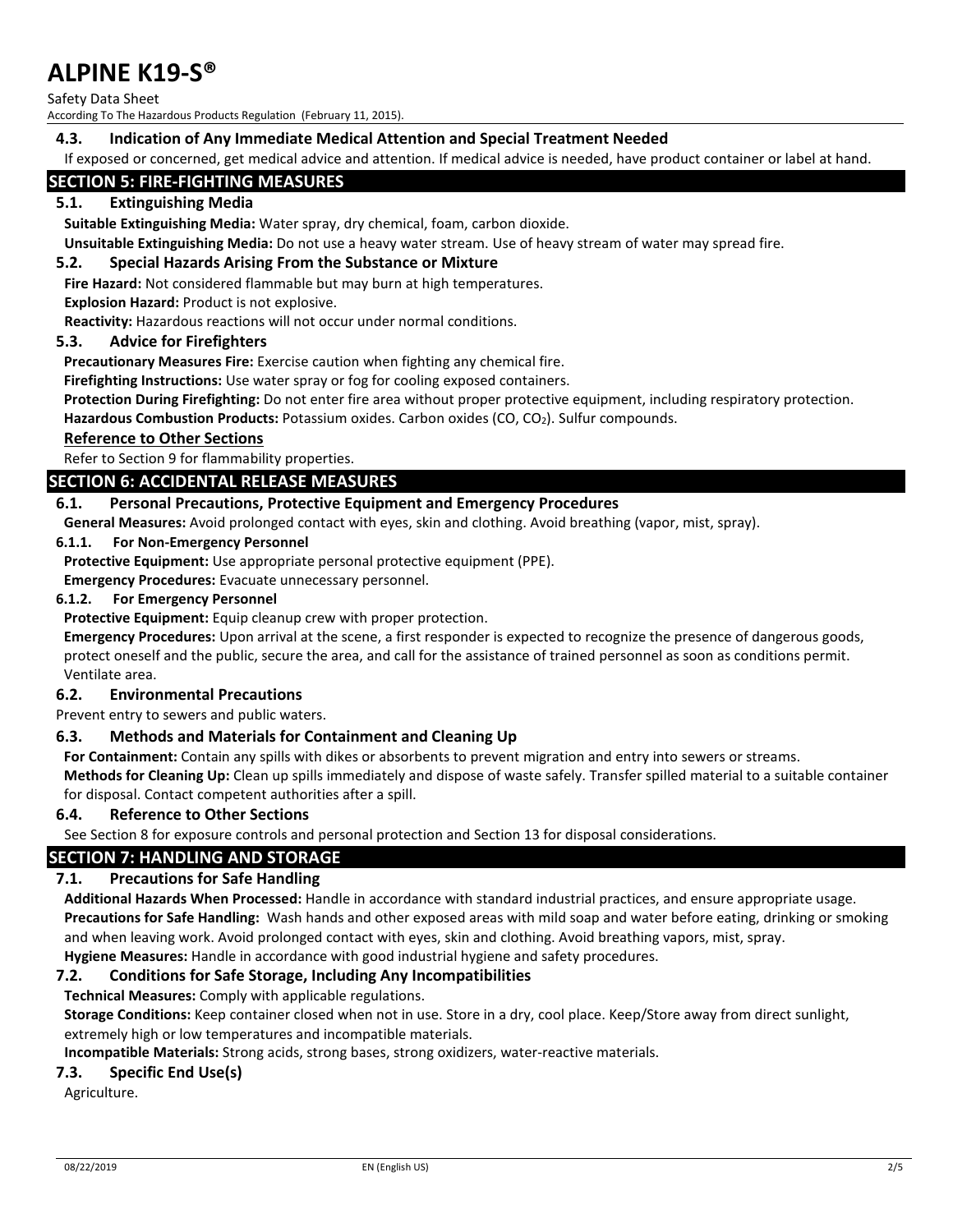Safety Data Sheet

According To The Hazardous Products Regulation (February 11, 2015).

#### **SECTION 8: EXPOSURE CONTROLS/PERSONAL PROTECTION**

#### **8.1. Control Parameters**

For substances listed in section 3 that are not listed here, there are no established Exposure limits from the manufacturer, supplier, importer, or the appropriate advisory agency including: ACGIH (TLV), AIHA (WEEL), NIOSH (REL), OSHA (PEL), or Canadian provincial governments.

#### **8.2. Exposure Controls**

**Appropriate Engineering Controls:** Emergency eye wash fountains and safety showers should be available in the immediate vicinity of any potential exposure. Ensure adequate ventilation, especially in confined areas. Ensure all national/local regulations are observed.

**Personal Protective Equipment:** Gloves. Protective clothing. Protective goggles.



**Materials for Protective Clothing:** Chemically resistant materials and fabrics.

**Hand Protection:** Wear protective gloves.

**Eye and Face Protection:** Chemical safety goggles.

**Skin and Body Protection:** Wear suitable protective clothing.

**Respiratory Protection:** If exposure limits are exceeded or irritation is experienced, approved respiratory protection should be worn. In case of inadequate ventilation, oxygen deficient atmosphere, or where exposure levels are not known wear approved respiratory protection.

**Other Information:** When using, do not eat, drink or smoke.

#### **SECTION 9: PHYSICAL AND CHEMICAL PROPERTIES**

# **9.1. Information on Basic Physical and Chemical Properties**

| <b>Physical State</b>                         | $\ddot{\cdot}$       | Liquid                        |
|-----------------------------------------------|----------------------|-------------------------------|
| Appearance                                    | $\ddot{\phantom{a}}$ | <b>Clear Nearly Colorless</b> |
| Odor                                          | $\ddot{\phantom{a}}$ | Not available                 |
| <b>Odor Threshold</b>                         | $\ddot{\cdot}$       | Not available                 |
| рH                                            | $\ddot{\phantom{a}}$ | $8.1 - 9.1$                   |
| <b>Evaporation Rate</b>                       | $\ddot{\phantom{a}}$ | Not available                 |
| <b>Melting Point</b>                          | $\ddot{\cdot}$       | Not available                 |
| <b>Freezing Point</b>                         | $\ddot{\phantom{a}}$ | Not available                 |
| <b>Boiling Point</b>                          | $\ddot{\phantom{a}}$ | Not available                 |
| <b>Flash Point</b>                            | $\ddot{\phantom{a}}$ | Not available                 |
| <b>Auto-ignition Temperature</b>              | $\ddot{\phantom{a}}$ | Not available                 |
| <b>Decomposition Temperature</b>              | $\ddot{\phantom{a}}$ | Not available                 |
| Flammability (solid, gas)                     | $\ddot{\cdot}$       | Not applicable                |
| <b>Lower Flammable Limit</b>                  | $\ddot{\phantom{a}}$ | Not available                 |
| Upper Flammable Limit                         | $\ddot{\cdot}$       | Not available                 |
| <b>Vapor Pressure</b>                         | $\ddot{\phantom{a}}$ | Not available                 |
| Relative Vapor Density at 20°C                | $\ddot{\cdot}$       | Not available                 |
| <b>Relative Density</b>                       | $\ddot{\phantom{a}}$ | Not available                 |
| <b>Density</b>                                | $\ddot{\phantom{a}}$ | $1.26$ kg/L                   |
| <b>Specific Gravity</b>                       | $\ddot{\phantom{a}}$ | 1.26                          |
| <b>Solubility</b>                             | $\ddot{\phantom{a}}$ | Not available                 |
| <b>Partition Coefficient: N-Octanol/Water</b> | $\ddot{\phantom{a}}$ | Not available                 |
| <b>Viscosity</b>                              | $\ddot{\phantom{a}}$ | Not available                 |
|                                               |                      |                               |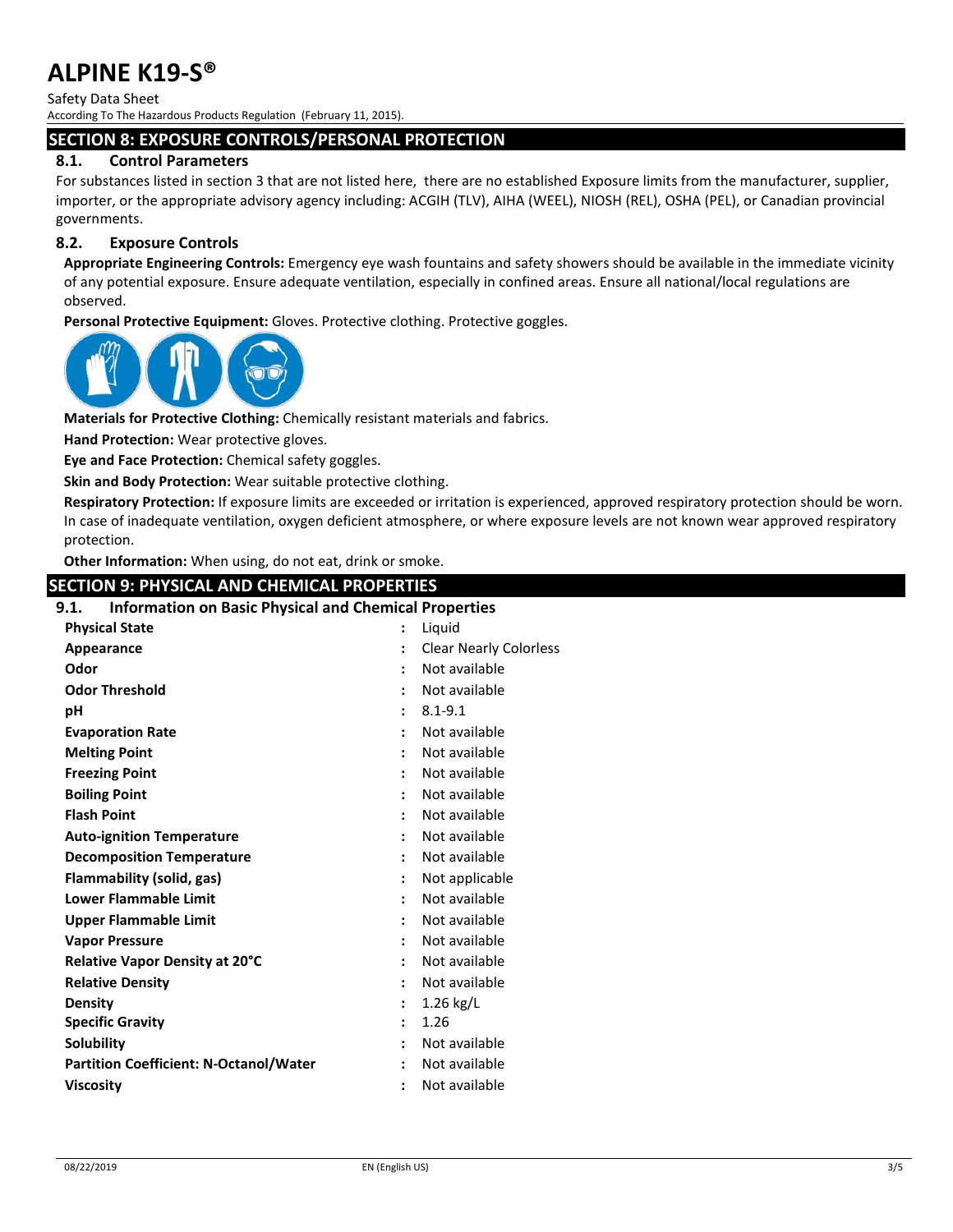Safety Data Sheet

According To The Hazardous Products Regulation (February 11, 2015).

#### **SECTION 10: STABILITY AND REACTIVITY**

- **10.1. Reactivity:** Hazardous reactions will not occur under normal conditions.
- **10.2. Chemical Stability**: Stable under recommended handling and storage conditions (see section 7).
- **10.3. Possibility of Hazardous Reactions**: Hazardous polymerization will not occur.
- **10.4. Conditions to Avoid**: Direct sunlight, extremely high or low temperatures, and incompatible materials.
- **10.5. Incompatible Materials**: Strong acids, strong bases, strong oxidizers, water-reactive materials.
- **10.6. Hazardous Decomposition Products**: None expected under normal conditions of use.

# **SECTION 11: TOXICOLOGICAL INFORMATION**

#### **11.1. Information on Toxicological Effects - Product**

**Acute Toxicity (Oral):** Not classified

**Acute Toxicity (Dermal):** Not classified

**Acute Toxicity (Inhalation):** Not classified

#### **LD50 and LC50 Data:** Not available

**Skin Corrosion/Irritation:** Not classified

**pH:** 7 - 10

**Eye Damage/Irritation:** Not classified

**pH:** 7 - 10

**Respiratory or Skin Sensitization:** Not classified

**Germ Cell Mutagenicity:** Not classified

**Carcinogenicity:** Not classified

**Specific Target Organ Toxicity (Repeated Exposure):** Not classified

**Reproductive Toxicity:** Not classified

**Specific Target Organ Toxicity (Repeated Exposure):** Not classified

**Aspiration Hazard:** Not classified

**Symptoms/Injuries After Inhalation:** Prolonged exposure may cause irritation.

**Symptoms/Injuries After Skin Contact:** Prolonged exposure may cause skin irritation.

**Symptoms/Injuries After Eye Contact:** May cause slight irritation to eyes.

**Symptoms/Injuries After Ingestion:** Ingestion may cause adverse effects.

**Chronic Symptoms:** None expected under normal conditions of use.

#### **11.2. Information on Toxicological Effects - Ingredient(s)**

**LD50 and LC50 Data:** Not available

#### **SECTION 12: ECOLOGICAL INFORMATION**

#### **12.1. Toxicity**

**Ecology - General:** Not classified.

#### **12.2. Persistence and Degradability**

**ALPINE K19-S**

**Persistence and Degradability | Not established.** 

#### **12.3. Bioaccumulative Potential**

#### **ALPINE K19-S**

**Bioaccumulative Potential Accord Not established.** 

#### **12.4. Mobility in Soil Not available**

#### **12.5. Other Adverse Effects**

**Other Information:** Avoid release to the environment.

#### **SECTION 13: DISPOSAL CONSIDERATIONS**

#### **13.1. Waste treatment methods**

**Waste Disposal Recommendations:** Dispose of waste material in accordance with all local, regional, national, provincial, territorial and international regulations.

**Ecology - Waste Materials:** Avoid release to the environment.